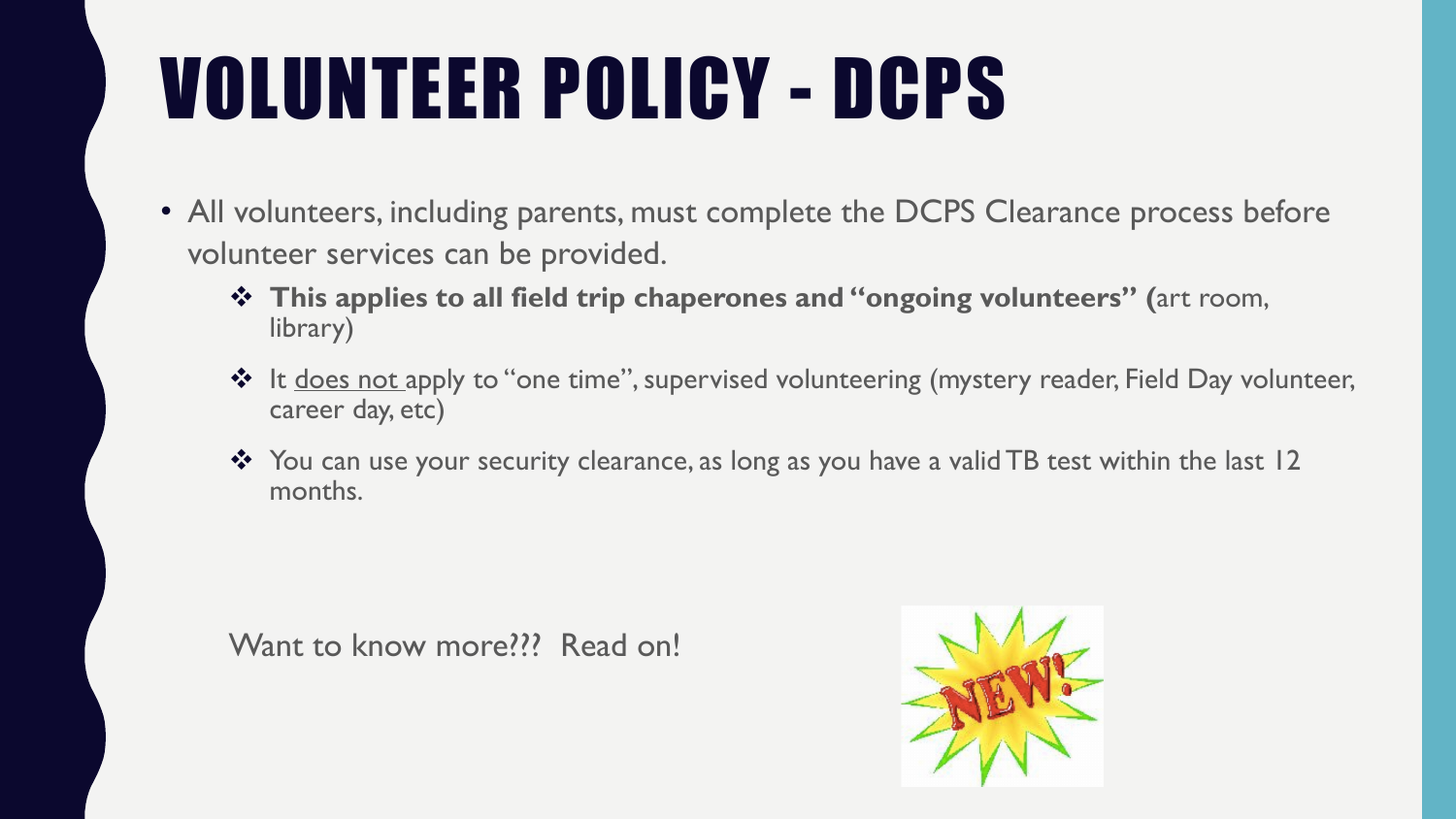## EXCEPTIONS TO VOLUNTEER CLEARANCE

One time volunteers supervised by a teacher do not need to have a clearance on file.

• EX – mystery readers, Field Day volunteers, career day presenters, etc

You have an active secret or top secret federal security clearance.

- Individuals in this group should complete the **[Federal Security Clearance Verification](https://dcps.dc.gov/node/946482)** letter in lieu of being fingerprinted with DCPS.
- The original signed verification form, a copy of a state issued photo ID, and TB test taken within the last 12 months should be emailed to [dcps.clearance@dc.gov](mailto:dcps.clearance@dc.gov)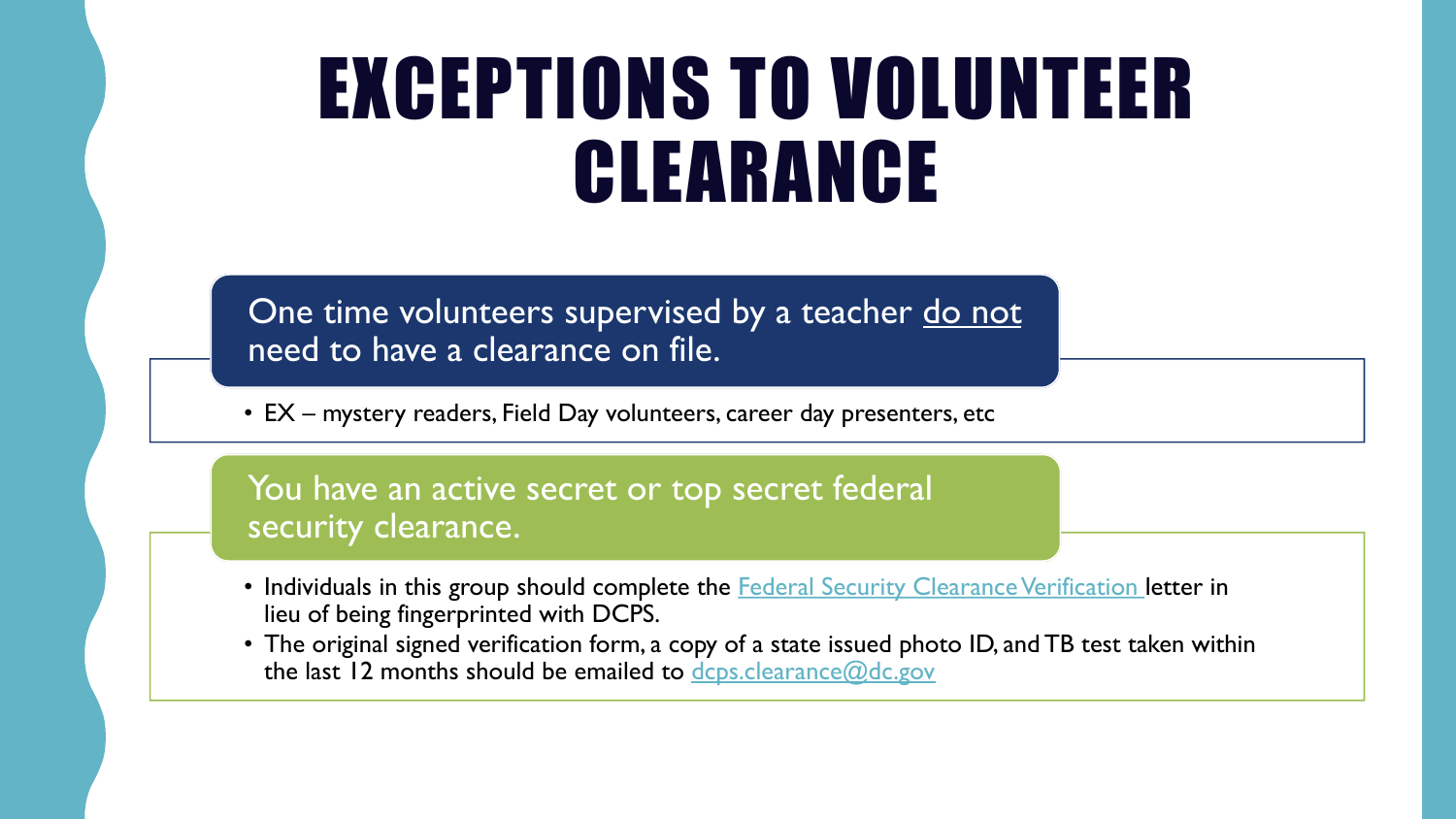## RESOURCES – TB TESTING

Nurse Heidi Johnson from House Calls on the Hill @ Lafayette

- **Tuesday, Sept. 10 from 8 a.m. to 9:30 a.m**. to perform TB tests.
- **Friday, Sept. 13 from 8 a.m. to 9:30 a.m**. to read the tests.
- You must be present Tuesday and Friday in order to receive your proof of a negative TB test.
- The cost per person is \$45 due at the the time of the test. Cash, Venmo or Paypal is excepted.
- To sign up for Nurse Heidi, click [here.](https://docs.google.com/forms/d/e/1FAIpQLSeCnRjJfm1odG4AtV68I--8-ce1bjCEjP27Tomu_bRN3wLLWw/viewform?usp=sf_link)
- <https://heidijohnsoncpnp.com/>

Minute Clinic at CVS in **Tenleytown** 

- Charges \$35 to place PPD
- \$39 to read it (in 48-72 hours)
- 4555 Wisconsin Ave NW, Washington, DC 20016

#### Primary Care Provider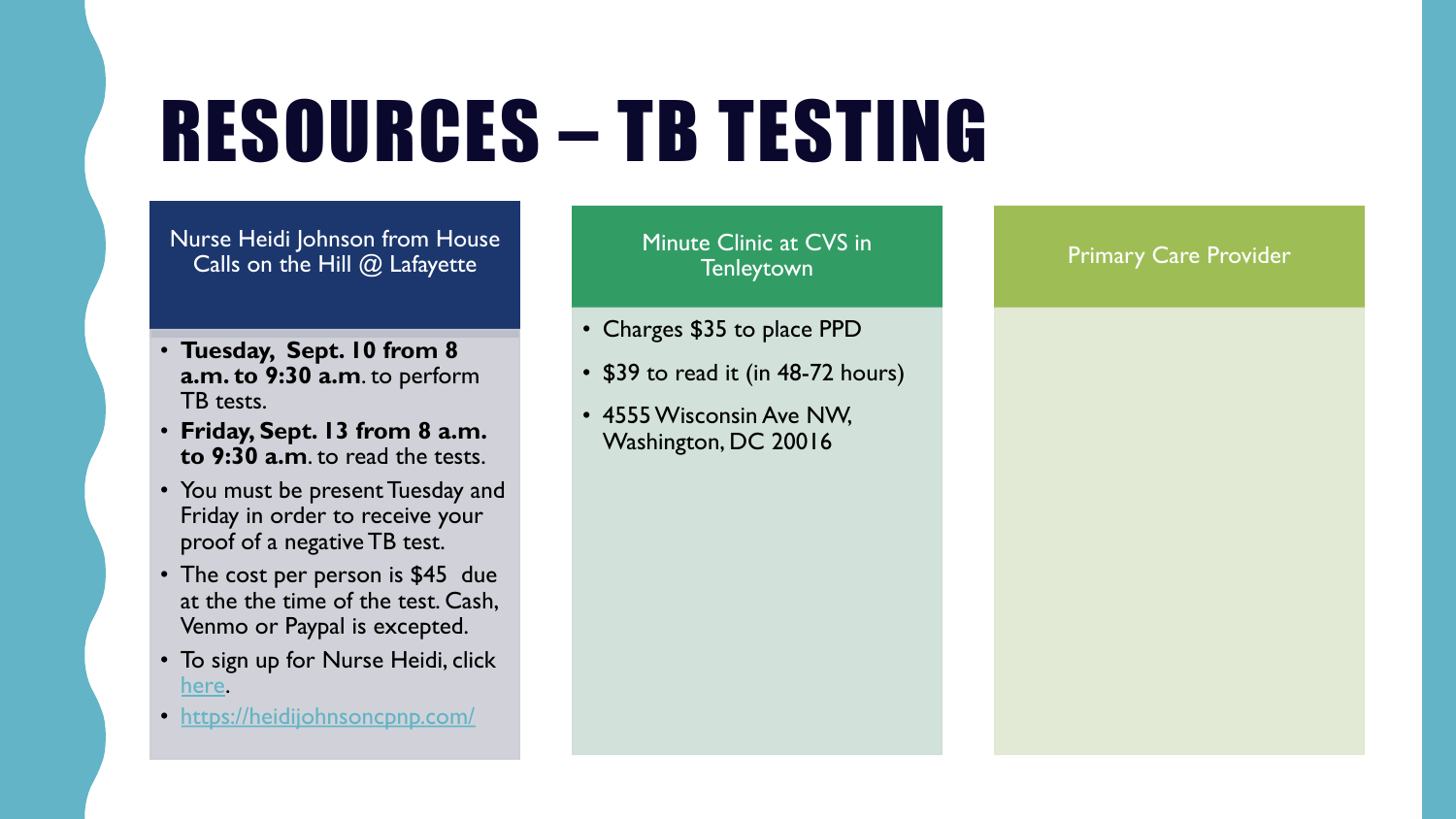### RESOURCES - FINGERPRINTING

### DCPS Central Office Fingerprinting

- 1200  $1^{st}$  Street, NE  $10^{th}$  Floor
- Monday Thursday from 8 am to 5 pm
- Fridays from 8 am to 3 pm.

### Remote Fingerprinting @ Lafayette

- The DCPS fingerprinting office will be on campus at Lafayette
- Dates TBA

### Use your existing security clearance!

- Complete the "Federal Security Clearance Verification Form"
- Don't forget you still have to have a negative TB test within the last 12 months